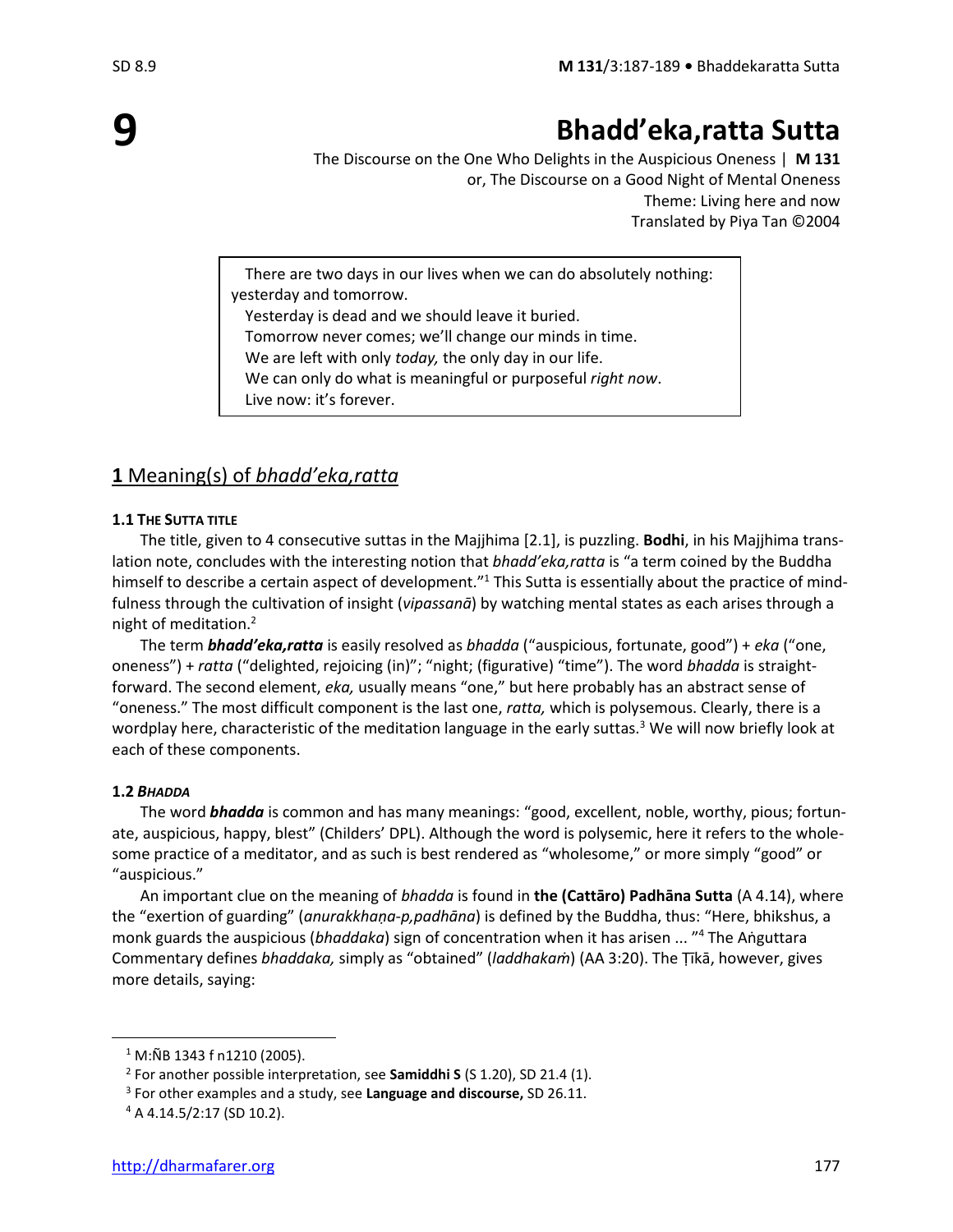*Bhaddakan ti abhaddakānaṁ nīvaraṇ'ādi,pāpa,dhammānaṁ vikkhambhanena rāga,vigamanena ekanta,hitattā dullabhattā ca bhaddakaṁ sundaraṁ. Na hi aññaṁ samādhi,nimittaṁ evaṁ dullabhaṁ rāgassa uju,vipaccanīka,bhūtaṁ atthi*.

*Bhaddaka* means beautiful, by way of the suppression of such inauspicious evil states such as the hindrances, and auspicious by way of the singular benefit, difficult to obtain, by way of the ridding of lust. For a direct knowledge of the samadhi-sign is not difficult to obtain as such, when there is a direct opposition to lust. (AAT:Be 2239)

Here we see a close connection between *bhaddaka = bhaddeka* and samadhi, which also fits the context of the Bhaddeka,ratta Suttas. [2.1.1]

### **1.3** *EKA*

**1.3.1** The word *eka* means "one," but we can also include related senses or connotations, such as "being unified." In other words, *eka* has both a literal sense as a number, as well as a figurative sense, meaning "unified." This helps us in understanding that the phrase "one-pointedness" should not, at least, need not, be taken literally, but in the sense that the dhyanic mind is "unified, integrated."

In fact, in the suttas, we often find *eka* in meditation contexts always meaning either the noun, "oneness, unification (of mind)" (*ekaggatā*) or the past participle, "integrated (of mind), withdrawn (from mental hindrances)" (*ekodi,bhūta*). Take for example, "When he was seated, secluded, meditating in (mental) oneness" (*ekaggassa nisinnassa pavivittassa jhāyino*, Tha 920). And again, "(mentally) integrated, he should strike down the darkness (of ignorance)" (*ekodi,bhūto vihane tamaṁ so,* Sn 975), where *ekodi,bhūta* is glossed as "a one-pointed mind" (*ekagga,citto,* SnA 574).

Contextually, here *eka* (instead of the more philosophical *ekatta, "*oneness") has the sense of "mental oneness," "mental stillness," or "mental concentration." *Eka*, as used here, as such, is a synecdoche<sup>5</sup> for samadhi (oneness of mind) (*samādhi*), or even dhyana (*jhāna*). It has a broad sense ranging from samadhi to dhyana. Such a non-technical usage of *eka* also reflects the earliness of the term; hence, the apparent difficulty of explaining this poetic meditational term in a technical way.<sup>6</sup>

**1.3.2 The Ariya,vāsa Sutta 2** (A 10.20) defines the clear comprehension of an arhat that of being "guarded by [in] the one" (*ek'rakkha*), that is, "Here, bhikshus, a monk is mentally accomplished by being guarded with mindfulness."<sup>7</sup> The Commentary explains here that "whether he is walking, standing, sleeping, or awake, he is always mindful, with knowledge and vision present"<sup>8</sup> (AA 5:8).

In terms of meditation, then, the "one" (*eka*) here can also refer to samadhi (*samādhi*), even dhyana (*jhāna*) itself, and the kind of mindfulness that comes from it. This is most probably the meaning of *eka* in the enigmatic term *bhadd'eka,ratta,* so that it reads, "the one who has delighted [who delights] in the auspicious one [oneness]." This then refers to one who delights in dhyana meditation, and who lives fully mindfully as a result. We might even say here that it refers to an arhat who often dwells in dhyana.<sup>9</sup>

<sup>&</sup>lt;sup>5</sup> A synecdoche is a figure of speech in which a part is used to refer to the whole, eg "the robe" for monkhood, or where a whole refers to a part (common in political language), eg "Kosala conquered Magadha."

<sup>6</sup> On *eka* as referring to the celibate life of meditation, as in *eka,vihārī,* "the solitary dweller," see **Miga,jāla S 1** (S 56.63) + SD 44.6 (3.1).

 $7$  A 10.20,6 + SD 43.15 (2.3).

<sup>8</sup> *Ten'ev'assa carato ca tiṭṭhato ca suttassa ca jāgarassa ca satataṃ samitaṁ ñāṇa,dassanaṁ paccupaṭṭhitaṁ hotîti vuccati* (AA 5:8).

<sup>9</sup> A beautiful synonym for *bhadd'eka,ratta* given in **Venāga,pura S** (A 3.63) is the "heavenly great high couch" (*dibba uccā,sayana mahā,sayana*) of the Buddha, ie, his dwelling in dhyana, so that he is truly happy whether he sits, walks, stands or reclines (A 3.63,5), SD 21.1.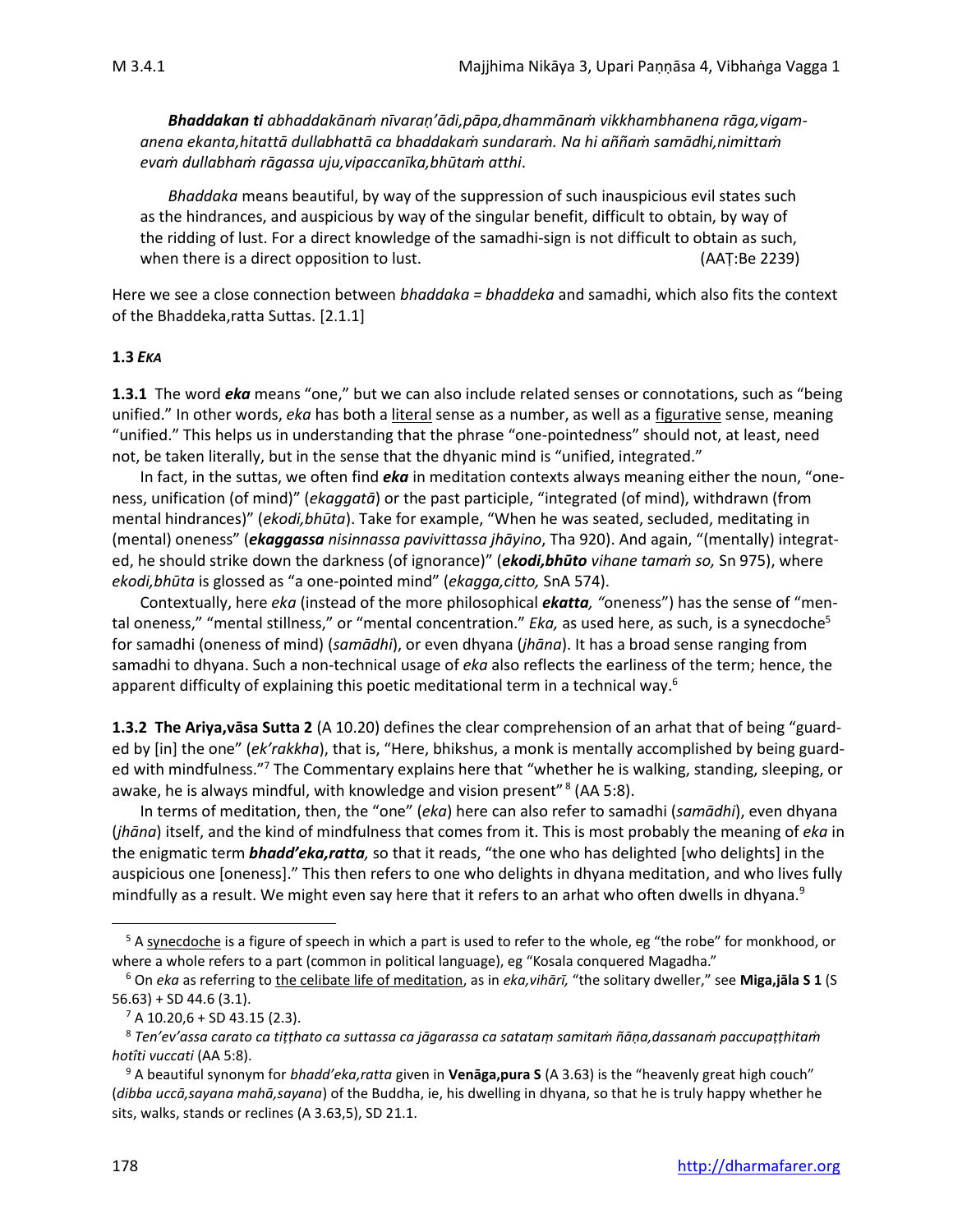**1.3.3 The Miga,jāla Sutta 1** (S 56.63) has another important application of the word *eka,* that is, in the sense of a "lone dweller" (*eka,vihārī*), where "dweller" (*vihārī*) is a synonym for "practitioner." Here, "one" (*eka*) is polysemous, referring to *meditating* so that we attain "oneness" (*ekatta*) of mind, that is, samadhi, even dhyana for the attaining non-returning or arhathood. In short, it refers to a solitary practitioner, one who looks directly into his mind of calm and clarity.

Such a practice also entails our living a celibate life; hence, the monastic life is also called the "holy life" (*brahma,cariya*), or the "perfect" (*brahma*) life for mental cultivation, awakening and liberation. In short, the monastic life is <u>a celibate life of meditation</u>.<sup>10</sup> However, a lay practitioner, too, is said to be one who "delights in the auspicious oneness" (*bhadd'eka,ratta*) when he practises meditation for the sake of attaining dhyana, or even for some level of mindfulness, for the sake of attaining at least streamwinning.<sup>11</sup>

**1.3.4** Hence, in the Sutta title, *bhadd'eka,ratta,* we can (and should) take *eka* as alluding to "oneness, single-mindedness" (*ekatta*), meaning:

(1) mindfulness by way of wise attention (*yoniso manasikāra*),

(2) when the mind is well focused, samadhi or mental concentration, or,

(3) where the mental hindrances are fully overcome, the attainment of dhyana.

The stress here, however, is on **mindfulness:** the meditator is exhorted to be mindful of the "present moment," that is, whatever is arising and passing in the mind. The awareness here is that of the process (impermanence), not *the contents* of the mind (whether it is past, present or future). [5]

In fact, the Majjhima Commentary on the Sutta explains *bhadd'eka,ratta* as "delighting in the 'one' (or oneness) that is auspicious, that is, the mind's accomplishment in devotion to insight" (MA 5:1).<sup>12</sup> It should be noted here that "insight" (*vipassanā*) does *not* refer to any system of meditation (certainly not the Insight Meditation of our times), $13$  but simply to the wisdom that leads one to see true reality and liberation.

#### **1.4** *RATTA*

### **1.4.1 Literal meaning**

**1.4.1.1** *Ratta* has a wide range of meanings.<sup>14</sup> Let us first look at its literal meaning as "night." In **Analayo**'s Majjhima comparative study,<sup>15</sup> the Sanskrit title of this Sutta reads *bhadraga,rātrīya,*<sup>16</sup> or *bhadraka,rātriya,* <sup>17</sup> or *bhadraka,rātrīyasya sūtrasya,*<sup>18</sup> all of which translate as "a good night" or "an auspic-

<sup>10</sup> See **Miga,jāla S 1** (S 56.63) + SD 44.6 (3.1).

<sup>11</sup> On streamwinning, see **(Anicca) Cakkhu S** (S 25.1), SD 16.7.

<sup>12</sup> *Bhadd'eka,rattassâ ti vipassanânuyoga,samannâgatattā bhaddakassa eka,rattassa.*

<sup>&</sup>lt;sup>13</sup> What we call Insight Meditation today comprises systems based on the teachings of Jetavana Sayadaw of Burma (modern Myanmar), and promoted by his pupil, Mahasi Sayadaw, and by the famous lay teacher U Ba Khin, which is then promoted by the lay teacher Goenka. Vipassana methods work harmoniously with the forest meditation of Ajahn Chah, both of which are taught at the Minding Centre, Singapore, benefitting both Buddhists and non-Buddhists alike. For a sociohistorical study of Samatha-Vipassana, see SD 60.1 esp 60.1b.

<sup>&</sup>lt;sup>14</sup> See PED: ratta<sup>1</sup> & ratta<sup>2;</sup> also SED: rakta.

<sup>15</sup> *A Comparative Study of the Majjhima Nikāya*, 2011:755.

<sup>16</sup> Cat no 816 V3 in SHT (*Sanskrithandschriften aus den Turfanfunden*) 3:32 (1971); cf also R2.

<sup>17</sup> Fragments no 3 b3 in Minayeff & Oldenburg (*Buddhist Texts from Kashgar and Nepal*) 1983:243.

<sup>&</sup>lt;sup>18</sup> Fragment no 4 b1 in Minayeff & Oldenburg 1983.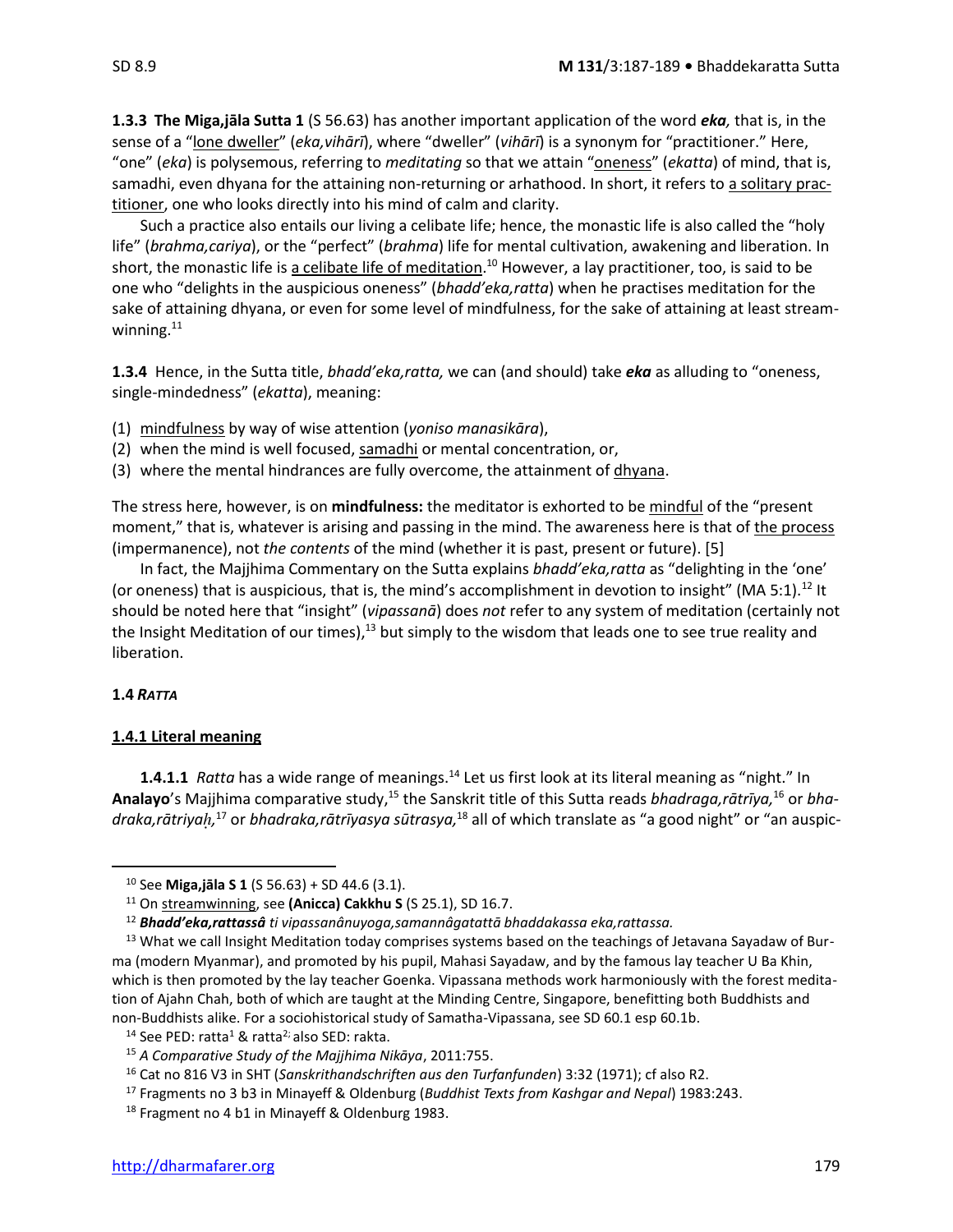ious night." The Chinese Āgama version transcribes the same title as 跋地羅帝 *bá dì luó dì*, <sup>19</sup> corresponding to *bat di<sup>h</sup> la tεj<sup>h</sup>* in early middle Chinese (according to E G Pulleyblank).<sup>20</sup> Another Chinese Āgama text similarly speaks of "an auspicious night," 善夜, <sup>21</sup> and three Tibetan versions speak of *'phags pa mtshan mo bzang po* (*ārya,bhadraka,rātrī*), "noble good night" or "noble auspicious night."<sup>22</sup>

### **1.4.1.2 Bodhi**, in his Majjhima translation note, says that

*ratta* and *ratti* could be taken to represent respectively either Skt *rātra* and *rātrī* (= night) or Skt rakta and rakti (= attachment) ... The Central Asian Skt version, the Skt title at the head of the Tibetan version and the Tibetan translation itself all use *bhadrakarātri.* This confirms the identification of *ratta* with "night": the change from *–e-* to *-a-* can be understood as an attempt to convert a difficult reading into a more familiar one. (M:ÑB 1343 f n1210, 2005)

### **1.4.2 Figurative meaning**

The word *ratta*, meaning "night," is often used in a figurative sense to mean "time," such as "for a long time" (dīgha,ratta).<sup>23</sup> The best example is surely that of rattaññū, literally, "one who knows the nights," or more idiomatically, "most recognized, of long standing, senior" especially as an epithet of the first saint after the Buddha, Aññā Koṇḍañña, "the seniormost of the monks."<sup>24</sup>

If we accept this figurative sense as being applicable to *ratta* in *bhadd'eka,ratta,* then we can render it as "the one of long-standing in the auspicious oneness." This translation evokes the devotion and experience of a meditator in his practice, especially of dhyana and its use in the attaining of liberation.

### **1.4.3 Sanskrit usages**

**1.4.3.1** *Ratta* (Skt *rakta*) is also the past participle of *rañjati = rajjati* ("to delight in," used in a wholesome sense).<sup>25</sup> The Sanskrit-English Dictionary (SED), under *rakta* (page 861)*,* amongst its meanings, gives "attached to or devoted to, fond of; beloved, dear, lovely, pleasant, sweet." Hence, we can render *ratta*  in *bhadd'eka,ratta* as "delighting in, fond of seeing it as dear or lovely (in the mental sense)."

**1.4.3.2** As already noted here, *ratta* in the sense of "delighting (in)" is usually found in the Pali suttas in the negative sense. However, it is possible, poetically at least, to use *ratta* in a positive sense. After all, if a "desire" is directed toward something positive, especially here, we can take it in a positive sense, that is, as "delighting in (the auspicious oneness)."

**1.4.3.3** The Pali *ratta* is cognate with the Sanskrit *rakta,* which in turn comes from the verb *rañjati* (from the  $\sqrt{RAN}$ , "to colour"). The SED, under rañj, includes meanings such as "to glow, illuminate, shine bright," usages which often go back to pre-Buddhist times (such as in the Vedas). As such, we can also take *ratta* in a figurative sense, to mean "to shine, etc."

 $^{19}$  M $\bar{A}$  165 = T1.696c7.

<sup>20</sup> *Lexicon of Reconstructed Pronunciation in Early Middle Chinese, Late Middle Chinese and Early Mandarin,* Vancouver: UBC Press, 1991:27, 76, 203.

<sup>21</sup> T1362 = T21.881c10 善夜 *shàn yè.*

<sup>22</sup> Tibetan versions no 313 = *mdo sde sa* 161b2, no 617 = *rgyud 'bum ba* 56a7, and no 974 = *gzungs 'dus vaṁ* 90a3. <sup>23</sup> V 3:105,29; D 1:206,1, 2:283,23; M 3:115,19; S 1:59,24; A 1:142,15\*; Sn 335; Tha 768; Pv 25.11.

<sup>24</sup> *Rattaññūnaṁ yad idaṁ aññā,koṇḍañño* (A 1:23,17). Its abstract form, *rattaññūtā,* "of long-standing renown" is found in **Bhaddali S** (M 65/1:445,21+22).

<sup>25</sup> The negative sense is more common, eg "Those dyed in lust fall back into the current" (*ye rāga,rattânupatanti sotaṁ,* Dh 347a).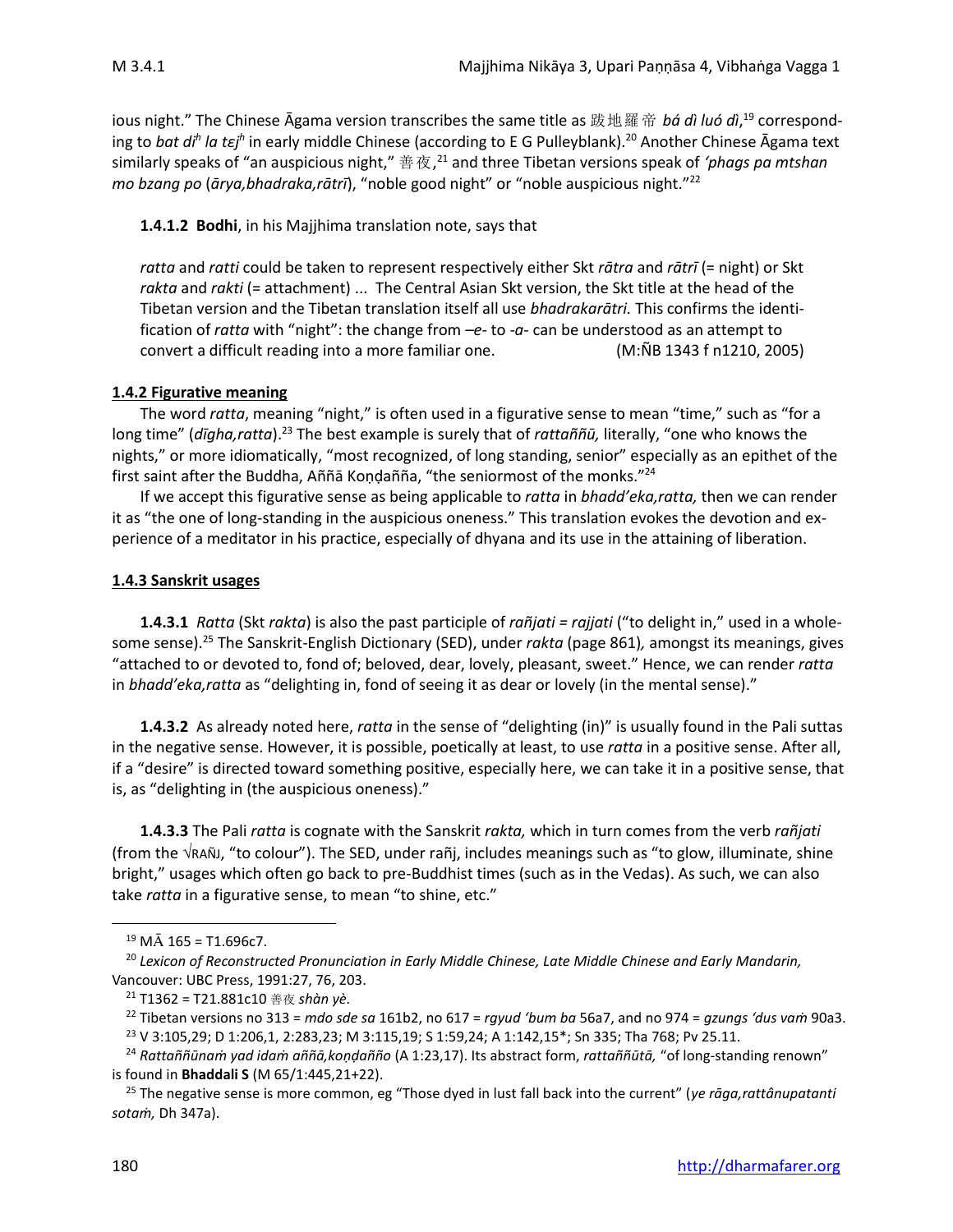### **1.5 CONCLUSIONS**

Putting all these textual and traditional clues together, we can say that *bhadd'eka,ratta* can mean "one good night" of true blissful stillness, the joy of dhyana. Or, we could, more technically, read it as "delighting in the fortune (or blessing) of oneness," that is, enjoying mental focus or samadhi, deep in blissful meditation.

Using the calm clarity of mind, we are truly able to see the rise and fall of our minds. Either way dhyana or mindfulness—it evokes a sense of the joy of a meditator sitting deep into the night, "a silent night, holy night" in the truest sense of the word! From the Sutta context and also in keeping with the contemplative tone of early Buddhism, we can, as such, safely say that the translation of this key word that best reflects all this would be:

- (1) (popular) "a single auspicious night";
- (2) (literal) "a good [auspicious] night of mental oneness";
- (3) (practical) "one who delights [has found delight] in the auspicious oneness" [1.4.3.1];
- (4) (poetic) "the one who shines in the blessed oneness" [1.4.3.3]; or
- (5) (free) "the one of long-standing in the auspicious oneness" [1.4.2].

It is unlikely that we can ever directly render this pregnant term, *bhadd'eka'ratta,* with an exact English translation. This is a problem of the word (*anuvyañjana*), which reminds us of the vital need of a discourse of the spirit (*attha*) from an experienced teacher to share his insights on such terms with other. The Dharma, in other words, can never be fully and effectively transmitted through academic or book learning, but needs the direct transmission of living Dharma teachers and, above all, a personal taste of the "auspicious oneness."

# **2** Origins of the Bhadd'eka,ratta texts

### **2.1 THE BHADDEKARATTA SUTTAS**

**2.1.1** The heart of this sutta is a short verse, **the Bhaddeka,ratta Gāthā** [3, 10], which is well known. There are altogether 4 suttas entitled *Bhaddeka,ratta*, namely:

|                                      |                          | The verse is explained by |
|--------------------------------------|--------------------------|---------------------------|
| <b>Bhaddeka, ratta Sutta</b>         | M 131/3:187-189 (SD 8.9) | the Buddha                |
| Ānanda Bhaddeka, ratta Sutta         | M 132/3:190-190 f        | <b>Ānanda</b>             |
| Mahā Kaccāna Bhaddeka, ratta Sutta   | M 133/3:192-199          | Mahā Kaccāna              |
| Lomasak'angiya Bhaddeka, ratta Sutta | M 134/3:199-202          | the Buddha                |

The Bhaddekaratta verse is also found in **the Netti-p,pakaraṇa** (Nett 149) and **the Apadāna** (Lomasak' aṅgiya Therâpadāna, Ap 545.20-23/506).

**2.1.2** In the Bhaddeka,ratta Sutta (M 131) (our sutta) and the Lomasak'aṅgiya Bhaddekaratta Sutta (M 134), **the Buddha** himself elaborates on three and a half lines [§3.1ab, §3.2ac]. **Ānanda** repeats verbatim the Buddha's explanations in the Ānanda Bhaddeka,ratta Sutta. From this selective explanation, we can immediately surmise that the other stanza lines expand on these selected lines by way of internal commentary.

Mahā Kaccāna, too, elaborates on the same three and a half lines, but gives a more detailed explanation in the Mahā Kaccāna Bhaddeka,ratta Sutta. While **the Buddha** explains the verse using the frame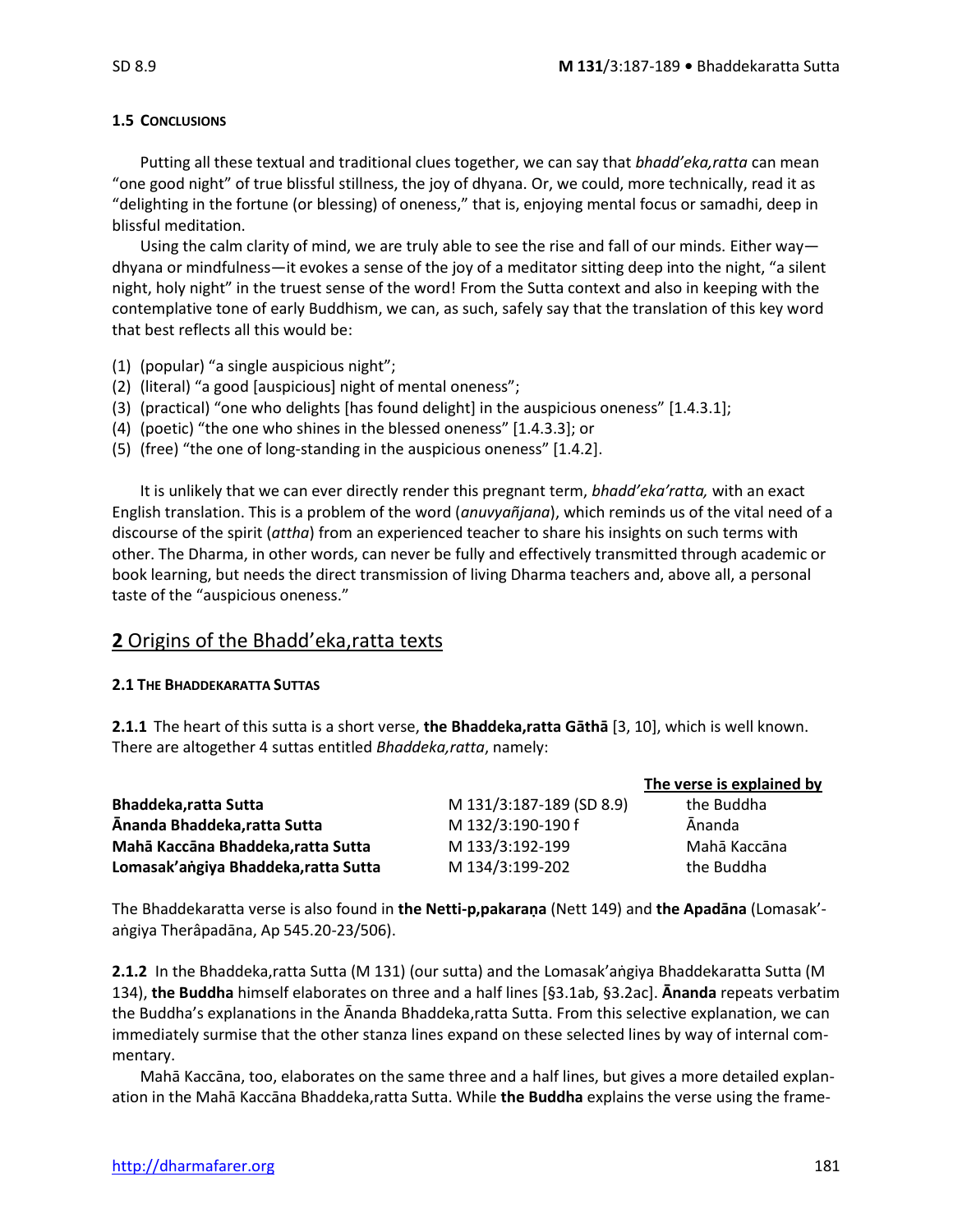work of the 5 aggregates (*paca-k,khandha*), **Mahā Kaccāna** frames his explanations around the 12 sense-fields (*dvādas'āyatana*), that is, the 6 internal sense-bases (sense organs) and the 6 external sense-objects. The common underlying element in the sense-experiences is consciousness (*viāṇa*), that is, those in the grasp of sensual desire, and those free from it. As such, his framework is actually the 18 elements (*ahārasa dhātuyo*), namely, the 6 sense-bases, the 6 sense-objects, and the 6 sense-consciousnesses, forming "the 18 physical and mental elements that constitute the conditions or foundations of the process of perception." 26

2.1.3 Sanskrit fragments of the Bhaddekaratta Sutta found in Central Asia<sup>27</sup> parallel M 131 (our sutta) in stating that the Buddha at Jeta, vana near Sāvatthī addresses the monks unprompted.<sup>28</sup> The Sanskrit version however shows a remarkable departure in the direction of popular Buddhism. It preserves parts of the verses, but the rest of the fragment continues with dharanis (mantras for meditation or protect- $\mu$  ion),<sup>29</sup> so that the rest of it must have been quite different from the Pali version.

### **2.2 LATENESS OF THE BHADDEKA,RATTA SUTTA (M 131)**

**2.2.1** Scholars have noted an interesting discrepancy in the Vibhaṅga Vagga, where the Bhaddekaratta Suttas are located. All the other vaggas (chapters) of the Majjhima each has exactly 10 discourses, except for the Vibhaṅga Vagga.<sup>30</sup> Apparently, scholars propose that **the Bhaddeka,ratta Sutta** (M 131) and the Dakkhiṇa Vibhaṅga Sutta (M 142) are later additions, which does not, however, mean that they are late works. **Analayo,** in his *Comparative Study of the Majjhima Nikāya*, gives a helpful summary of the prob $lem$  here: $31$ 

Looking back on the altogether four Pāli discourses concerned with the *bhaddekaratta*  verses, a noteworthy circumstance is that the chapter in which they are found, the *Vibhaṅga Vagga,* counts altogether twelve discourses. All other chapters in the *Majjhima Nikāya* consist of ten discourses only. Due to the present chapter's departure from the standard count of ten discourses, the overall count of *Majjhima Nikāya* discourses runs into one-hundred-fifty-two, even though its main division is into three "fifties," *paṇṇāsa,* headings which suggests that there should be only one-hundred-fifty discourses.<sup>32</sup>

This suggests the possibility that the *Vibhaṅga Vagga* originally may have had only ten discourses, to which subsequently two discourses were added. As the four discourses concerned with the *bhaddekaratta* verses treat the same topic, perhaps one or the other among them could be related to such an addition to an earlier set of ten discourses.

The first discourse among the four, the *Bhaddekaratta Sutta,* records exactly the same exposition as found in the Pāli and Chinese versions of the *Lomasakaṅgiyabhaddekaratta Sutta,*  namely a treatment of the implications of the *bhaddekaratta* verses from the perspective of the five aggregates, given by the Buddha. It could easily be imagined how during the course of oral transmission the introductory part of the *Lomasakaṅgiyabhaddekaratta Sutta* was lost and only the exposition itself was remembered, which then became the *Bhaddekaratta Sutta.* 

<sup>&</sup>lt;sup>26</sup> See important def in BDict: Dhātu (II).

<sup>27</sup> Cat no 816 in SHT (*Sanskrithandschriften aus den Turfanfunden*) III:32 f.

<sup>28</sup> Cat no 816 SHT V:1 f.

<sup>29</sup> Cat no 816 SHT V:4 f.

<sup>30</sup> L Renou, "Les divisions dans les texts sanscrites," in *Indo Iranian Journal,* 1957:2 & 29 notes that groups of ten is a principal grouping in Vedic texts, which was also frequently used by the Buddhists and the Jains.

 $31$  2005 draft (personal communications, before 2011 was published); cf 2011:365, esp nn there.

<sup>32</sup> Norman 1983:48.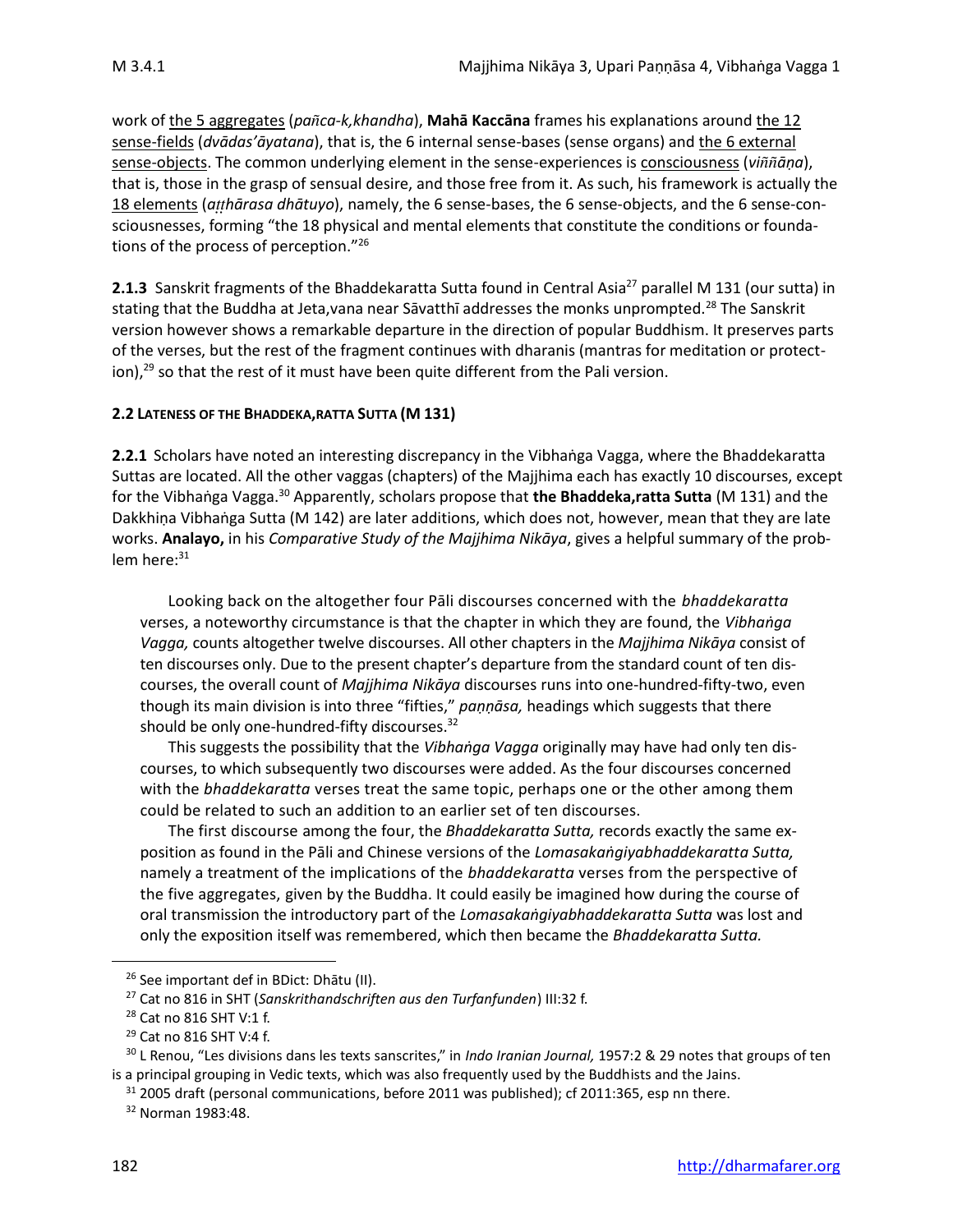As the *Bhaddekaratta Sutta* is the only one of the four Pāli versions that does not have a Chinese counterpart, this discourse could indeed be the outcome of a transmission mistake, which perhaps was added to the *Vibhaṅga Vagga,* thereby causing an increase of the number of discourses in this chapter.<sup>33</sup> The Sanskrit fragments paralleling the *Bhaddekaratta Sutta* do not necessarily contradict this hypothesis, as after the verses on an auspicious night the Sanskrit version continues with *dhāraṇīs* etc., so that the Sanskrit discourse seems to stem from a different line of development.<sup>34</sup>

On this assumption, the count of discourses in this chapter could be reduced to eleven. A further reduction to ten through selecting another of the discourses concerned with the *bhaddekaratta* verses, however, does not seem possible. Though the introductory section of the *Mahākaccānabhaddekaratta Sutta* about the meeting between Samiddhi and a *deva* recurs in the same terms as the introduction to another discourse of different content in the *Saṁyutta Nikāya,*<sup>35</sup> and the description of how the monks approached Mahākaccāna recurs in the same terms in the *Madhu,piṇḍika Sutta,*<sup>36</sup> the *Madhyama Āgama* parallel agrees in both respects with the presentation in the *Mahākaccānabhaddekaratta Sutta.* Hence, at least from a comparative perspective, it would seem that the presentation in the *Mahākaccānabhaddekaratta Sutta* is well established, as is the case for the other two discourses treating the *bhaddekaratta* verses.

Another discourse that could have made its way into the *Vibhaṅga Vagga* at a later stage is the *Dakkhiṇāvibhaṅga Sutta,* a discourse which records how the Buddha refused a gift made to him by his foster mother and then gave an exposition on the merits of offerings to different recipients.<sup>37</sup>  $\sqrt{2}$  (Analayo on M 3:201, 2005)

**2.2.2** Although the Bhaddeka,ratta Sutta (M 131) is a late addition to the Vibhaṅga Vagga and the Majjhima as a whole, it is a useful one, in that it preserves or purports to preserve the Buddha's own version of the Bhaddeka,ratta teaching generally addressed to the whole community, not to a particular individual, as is the case in the other Bhaddeka,ratta Suttas.

### **3** The 15 wrong views and the 16 doubts

**3.1** The Bhaddeka,ratta Sutta here presents 15 wrong views that are to be avoided [§§4, 6, 8] and their antidotes [§§7, 9, 11]. This simple framework showing the wrong views is based on the 5 aggregates (*paca-k,khandha*), wrongly viewed over the three periods of time (past, present, future), thus totalling 15 wrong views. Conversely, the avoidance of them is regarded as the 15 right views, that is, no views.

 $33$  Horner (1959) at M:H 3:233 n1 arrives at the opposite hypothesis, as in relation to the Bhaddekaratta Sutta, she comments: "This is the Vagga that has 12 Discourses. If it were thought desirable to reduce them to the normal 10, this Discourse [ie the Bhaddekaratta Sutta], spoken by the Lord, would rank as one, and the next three, spoken by disciples, would have to be counted together as another single Discourse." Yet, argues Analayo, the other three discourses are not all spoken by disciples, as only M 132 and M 133 are spoken by disciples, whereas the exposition in M 134 is spoken by the Buddha, so that authorship alone would not suffice for considering them as three versions of a single original. (Analayo's n)

<sup>34</sup> Cf cat no 816 R in SHT III:32 f.

<sup>35</sup> **Samiddhi S** (S 1.20/1:8,16) records a visit by a deva to Samiddhi who had just taken a bath at the same hot springs (cf also J167/2:57). This meeting leads to a different discussion, as the visiting deva tries to tempt Samiddhi into enjoying sensual pleasures. The  $\bar{A}$ gama parallels to Samiddhi S (S 1.20)—S $\bar{A}$  1078 (T2.281c4) & S $\bar{A}$ <sup>2</sup> 17 (T2.379a24)—do not identify the monk.

<sup>36</sup> M 18/1:110,6; MĀ 115 (T1.603c17) and EĀ 40.10 (T2.743a23).

<sup>37</sup> M 142/3:253-257.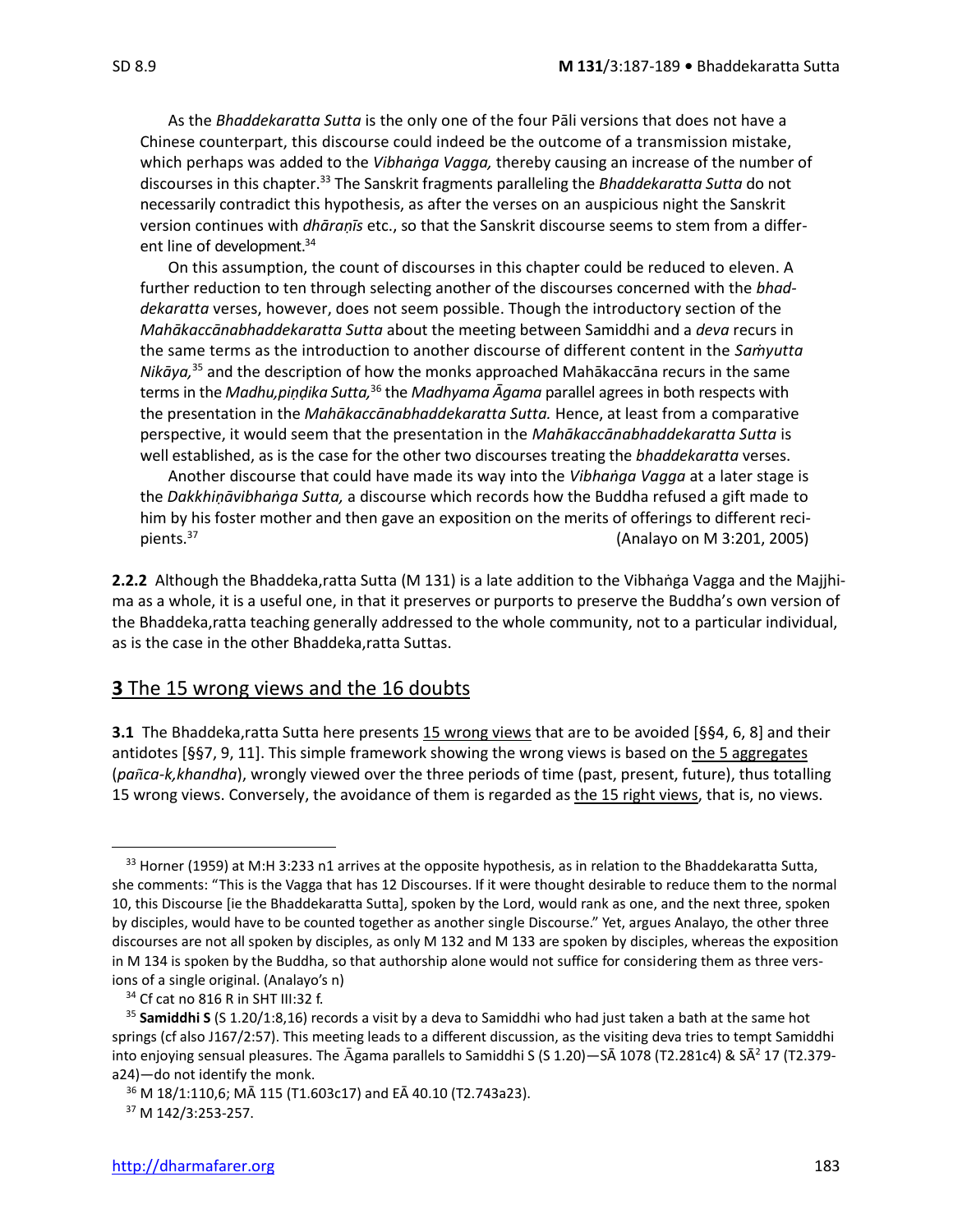**3.2** Elsewhere, such as in **the Sabb'āsava Sutta** (M 2,7 f), **the Mahā Taṇhā,saṅkhaya Sutta** (M 38,23) and **the Paccaya Sutta** (S 12.20), we find a slightly different way of dealing with wrong views, that is, classifying them as "the 16 doubts," in sets according to past, future and present:

- (1) 'Was I in the past?'
- (2) 'Was I not in the past?'
- (3) 'What was I in the past?'
- (4) 'How was I in the past?'
- (5) 'Having been what, did I become what in the past? [What was I before I became such and such in the past?]'"
- (6) 'Will I be in the future?'
- (7) 'Am I not in the future?'
- (8) 'What will I be in the future?'
- (9) 'How will I be in the future?'
- (10) 'Having been what, what will I become in the future? [What now would lead me to that future state?]'" 38
- (11) 'Am I?'
- (12) 'Am I not?'
- (13) 'What am I?'
- (14) 'How am I?'
- (15) 'Where has this being come from?'
- 

(16) 'Where will it [this being] go?'" (**M 2**,7+8/1:8, **38**,23/1:265; **S 12.20**/2:26 f)<sup>39</sup>

**3.3 The Visuddhi,magga**<sup>40</sup> discusses the abandonment of these 16 doubts in some detail. **The Saṁyutta Commentary** explains that the basic division expressed in the doubts—between existing and not existing in the past, etc—reflects the antinomy of eternalism and annihilationism. The other doubts pertaining to past lives arise within an eternalist framework. Similar discussions apply to the doubts pertaining to the future and the present (SA 2:241 f).

# **4** The 4 self-identity views

**4.1** The explanation in **verse 8** of the Sutta relates how an uninstructed ordinary person tends to regard any of the 5 aggregates (form, feeling, perception, mental formations, consciousness) in these ways:

- 
- (2) the self as possessing (an aggregate), eg, "the self as possessing form," or
- 
- (4) the self as in  $\langle$  an aggregate $\rangle$ ,
- (1)  $\langle$  an aggregate $\rangle$  as the self , egg, "form as the self," or (3)  $\langle$  an aggregate $\rangle$  as in the self, eqg, "form as in the self," or
	- eg, "the self as in form."<sup>41</sup>

<sup>38</sup> See **Sabb'āsava S** (M 2.7/1:8), SD 30.3.

<sup>39</sup> On *present and future* conceivings, see **Dhātu Vibhaṅga S** (M 140,31/3:246), SD 4.17; **Samanupassanā Sutta** (S 22.47/3:47), SD 26.12; **Yava,kalāpī S** (S 35.258,8-12/4:202 f), SD 40a.3.

<sup>40</sup> Vism 19.5 f/599 & 19.21-27/603-605.

 $41$  For an explanation of these 4 modes of self-identity, see SD 53.5 (2.2.1).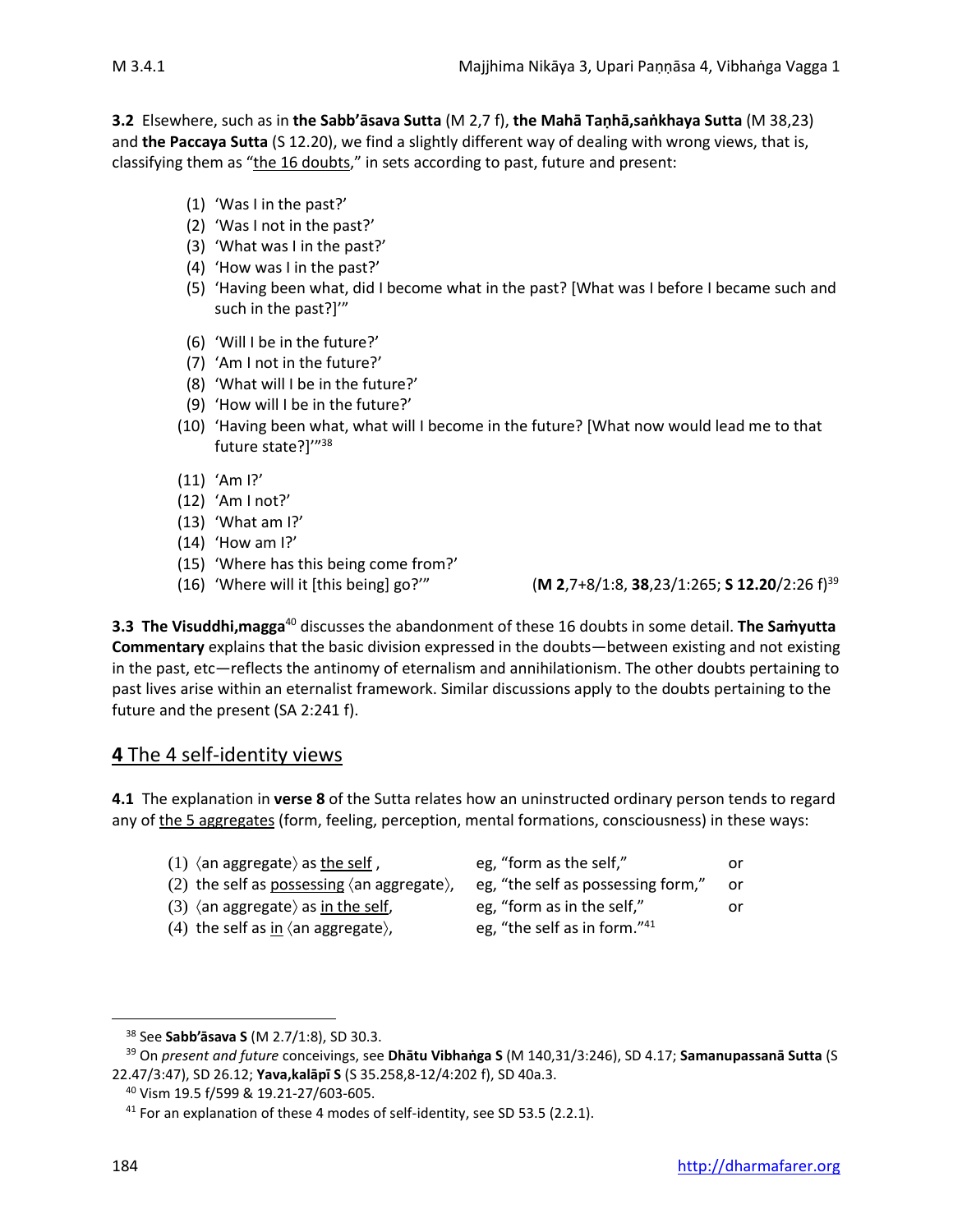| SD 8.9 |  |
|--------|--|
|        |  |

(as it arises) one sees that with insight; *tattha tattha vipassati;*  **invincible, unshakable**, *asaṁhīraṁ asaṅkuppaṁ,*

**Only this present state** *paccuppannañ ca yo dhammaṁ,* having known that, let one be sure of it. *taṁ vidvā manubrūhaye.*

**4.2** The **Paṭisambhidā,magga** illustrates the 4 basic modes of self-identity view in connection with *form* in these ways:

- $(1)$  One wrongly regards form as self, just as that the flame of a burning oil-lamp is identical to the colour of the flame.
- (2) One wrongly regards self as possessing form, just as a tree possesses a shadow.
- (3) One wrongly regards form as in self, just as the scent is in the flower.
- (4) One wrongly regards self as in form, just as a jewel is in a casket.<sup>42</sup>

**4.3 The Mahā Puṇṇama Sutta** (M 109,10/ 3:17 f) and **the Cūa Vedalla Sutta** (M 44,7 f/1:300) list the 20 kinds of self-identity view in connection with the 5 aggregates.

**Verse 9** of the Sutta shows the opposite cycle, how an instructed noble disciple does not identify any of the 5 aggregates in terms of self.

**4.4** A more elaborate application of this formula, differently worded but conveying the same idea, is found in **the Mūla,pariyāya Sutta** (M 1), where it is said, for example, that:

The uninstructed ordinary worldling perceives earth as earth, but having perceived earth as earth,  $43$ 

he conceives<sup>44</sup> (himself as) earth;

he conceives (himself) in earth;

he conceives (himself apart) from earth;

he conceives earth to be 'mine'

—he delights in earth.

Why is that? Because he lacks full understanding, $45$  I say. (M 1,3/1:1)

In this connection, the Bhaddeka,ratta Sutta and **the Pārileyya Sutta** (S 22.81), <sup>46</sup> should be studied first, and then the more difficult **Mūla,pariyāya Sutta** (M 1).<sup>47</sup>

 $42$  Pm 2.50, 74, 77, 90 = 1:144 f.

 $43$  Comy says that there are 4 wrong ways of regarding the body due to mental conceivings and false views: (1) he sees physical form as self; (2) he sees self in physical form; (3) he thinks self is other than physical form; (4) he sees self as having physical form or physical form as in self (MA 1:31). The first is an annihilationist view; the rest are eternalist views.

<sup>44</sup> "He conceives," *maññati,* "he thinks." This is the predominant verb here. The verb *maññati* is often used in the Pali suttas to refer to distorted thinking, ie, ascribing to an object or experience characteristics and significance that are not derived from that object or experience, but from one's own subjective imaginings (*maññanā*). "The cognitive distortion introduced by conceiving consists, in brief, in the intrusion of the egocentric perspective into the experience already slightly distorted by spontaneous perception." (M:ÑB 1162 n6). Comy says that the activity of conceiving is governed by the 3 defilements—craving, conceit, views—that account for the different ways it manifests itself (MA 1:26). For a shorter version of this teaching, see eg **Nakula,pitā S** (S 22.1/ 3:1-5), SD 5.4.

<sup>45</sup> "Lack of full understanding," *apariññāta.* See **Mūla,pariyāya S** (M 1), SD 11.8 (2).

<sup>46</sup> S 22.81/3:94-99 @ SD 6.1.

<sup>47</sup> M 1/1:1-6 @ SD 11.8.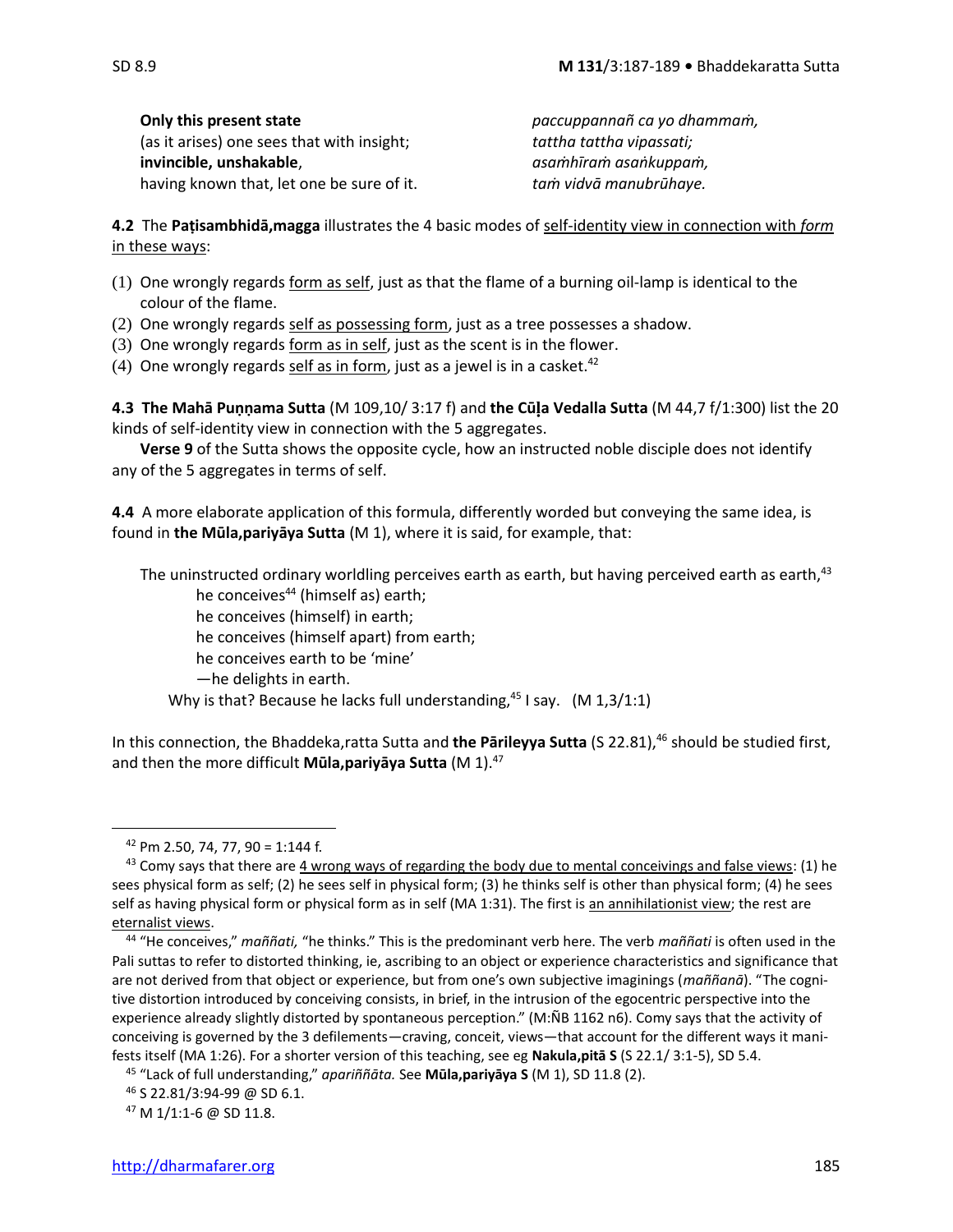### **5** Related texts

**5.1** The theme of watching the present is central to Buddhist meditation. A number of texts attests to this admonition. In **the Atta,danda Sutta** (Sn 4.15) of the Sutta Nipāta, the Buddha admonishes, thus:

| Let the past wither away.                | yam pubbe tam visosehi  |                 |
|------------------------------------------|-------------------------|-----------------|
| Let what comes later be nothing-         | pacchā te mâhu kiñcanam |                 |
| If you grasp not at anything in between, | majihe ce no gahessasi  |                 |
| You will wander about calmed.            | upasanto carissasi      | $(Sn 949)^{48}$ |

This verse is interesting in that the key words *pubbe, pacchā* and *majjhe* do not have their usual dictionary sense of "front," "back" and "middle," respectively. Instead here, according to the Mahā Niddesa, they mean "the past," "the future" and "the present" respectively (Nm 434).

**5.2** The exact sentiments of **Sn 949** (in the Atta,daṇḍa Sutta) is found in the Dhammapada Commentary story of the acrobat **Ugga,sena**, who, after doing 14 somersaults, lands on his feet on the top of a bamboo pole. Then he hears the Buddha's koan-like teaching and becomes an arhat:

| Let go of the front [future]!           | Let go of the back [past]!                 |
|-----------------------------------------|--------------------------------------------|
| Let go of the middle [the present]!     | Cross over to the farther shore [nirvana]! |
| With the mind released from everything, | suffer no more birth nor decay.            |
|                                         | (Dh 348; DhA 24.6/4:62 f)                  |

**5.3** Another Dhammapada verse—in **the Brāhmaṇa Vagga**—says:

| For whom there is nothing    | in front, behind or in the middle, |          |
|------------------------------|------------------------------------|----------|
| who has nothing, ungrasping, | him I call a brahmin.              | (Dh 421) |

By "who has nothing" (*akiñcanaṁ*) is meant that there is no "grasping through craving" in the 3 aspects (past, future, present) (DhA 26.38/4:230). A similar teaching is given in **the Brahma,deva Sutta** (S 6.3).<sup>49</sup>

**5.4** The benefits of the practice exhorted by the Bhaddeka, ratta Suttas are mentioned in the Arañne Sutta (S 1.10), where a forest deva asks the Buddha why the monks meditating in the forests, living only on a single meal a day, look very serene. The Buddha's reply, echoing the sentiment of the Bhaddeka,ratta Suttas, thus:

| They do not sorrow after the past,           | Nor do they long for the future.                 |
|----------------------------------------------|--------------------------------------------------|
| They keep themselves to what is before them- | Hence their demeanour is so serene.              |
| Through longing for the future,              | Through sorrowing after the past,                |
| Fools dry up and wither away                 | Like green reed that is cut down. $(S 1.10/1:5)$ |

### **5.5** The same sentiment is succinctly expressed in a stanza of **the Eka,vihāriya Thera,gāthā**:

If no one at all is found in front or behind, *purato pacchato vâpi ce na vijjati* It is very pleasant for one dwelling in the forest. *atīva phāsu bhavati ekassa vasato vane.*

(Tha 537)

<sup>48</sup> Further see SD 54.2e (2.3.4.3).

<sup>49</sup> S 6.3/1:140-142 (SD 12.4).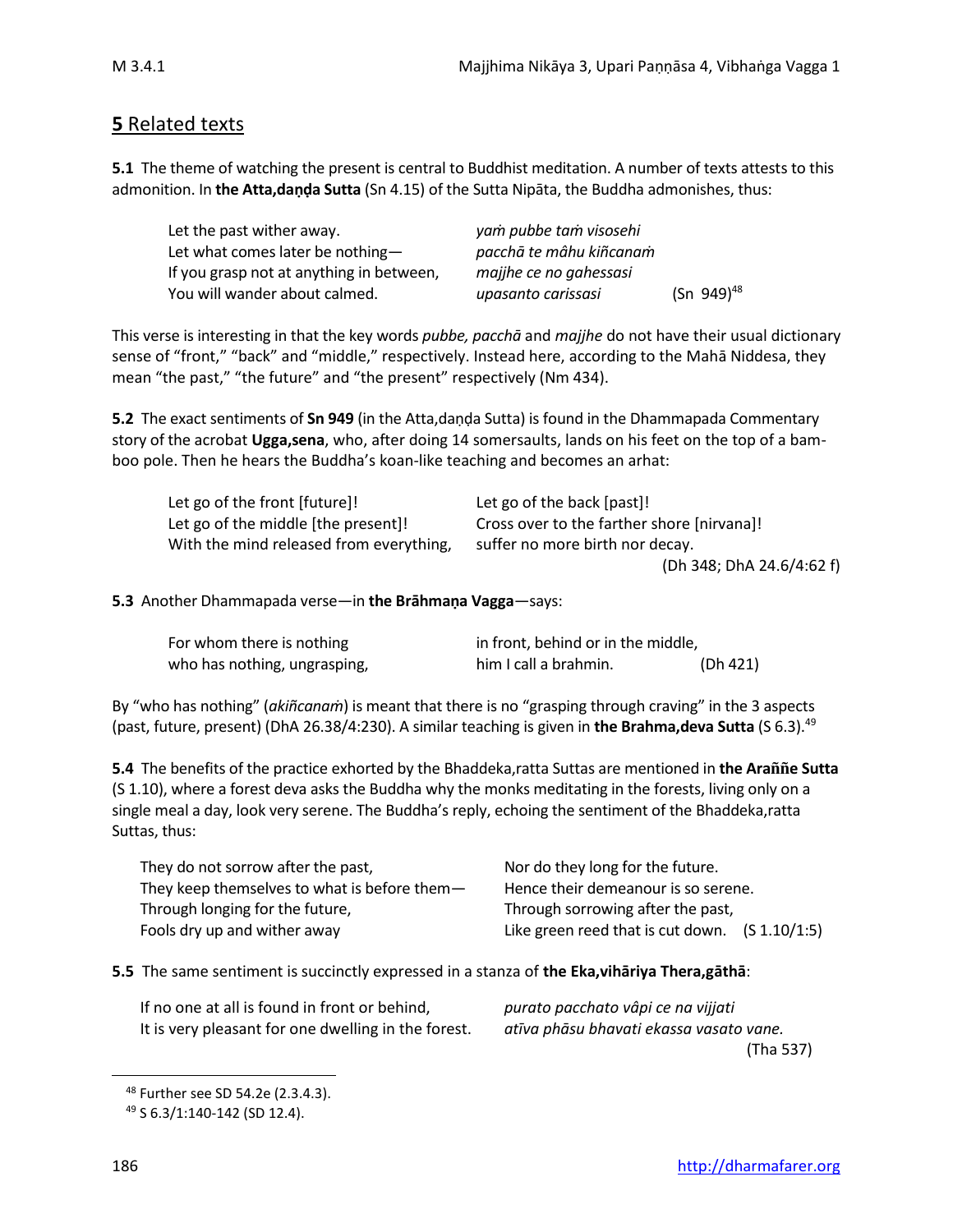**5.6** As already mentioned [3], this sutta should be studied with such suttas as **the Mahā Taṇhā,saṅkhaya Sutta** (M 38), <sup>50</sup> **the Sabb'āsava Sutta** (M 2.7/1:8) and **the Paccaya Sutta** (S 12.20), all of which give a slightly different way of dealing with wrong views, that is, classifying them as "the 16 doubts," instead of the 15 wrong views mentioned below in the Sutta [§§4, 6, 8]. Another important related text is **the Miga, jāla Sutta 1** (S 35.63).<sup>51</sup>

**5.7 Ñāṇananda** has written an enlightening introduction with notes to his translation of the Bhaddeka, ratta Sutta, called *The Ideal Solitude*. 52

# **6** Ānanda's story

**6.1** Scholars of comparative Buddhism have noted how the simple teachings of self-reliance of the Bhaddeka,ratta Sutta later, in the Mahāyāna, developed apotropaic (magical and protective) departures. The Sutta's Āgama parallel, found at MĀ 167 = T1.699c-700b, has the title "spoken by Ānanda," 阿難說, and agrees with M 132 on locating the discourse in Jeta, vana, near Sāvatthī. Sanskrit fragments<sup>53</sup> have also preserved a discourse on the verses on an auspicious night with Ānanda as its main protagonist.

**6.2 Analayo**, in his *Comparative Study of the Majjhima Nikāya,* notes that, "[j]udging from what has been preserved of the introductory narration," <sup>54</sup> this discourse begins with a tale also found in **the Divyāvadāna<sup>55</sup>** and in **the Śūrangama ūtra**. <sup>56</sup> According to this tale, Ānanda has been overpowered by a magic spell by an outcaste or untouchable (*caṇḍāla*) woman, whose daughter has fallen in love with him and is rescued by a magical counterspell by the Buddha just in time to prevent him from having sexual intercourse with the girl. Winternitz (1912:249) comments that:

the whole literature of mantras and *dhāraṇīs,* of spells and incantations, found in later Mahāyāna, finds its explanation in this episode. The common people felt a need for mantras and spells, and Buddhism had to take this need into account. In order to be able to counter the mantras of other sorcerers, the Buddhist monks needed to have their own mantras. At first these "mantras" were moral sayings like the Maṅgala Sutta and the Ratana Sutta ... but eventually that did not suffice. (Analayo's tr fr the German original)

**6.3** Analayo further notes that, similar to this Sanskrit fragment,<sup>57</sup> in the individual Chinese parallel<sup>58</sup> and the three Tibetan parallels<sup>59</sup> to the Mahā Kaccāna Bhaddeka, ratta Sutta (M 133), the verses on the auspicious night are followed by *dhāraṇīs,* etc, "thereby furnishing additional examples for the tendency discerned by Winternitz." (id) [1]

 $-$ 

<sup>50</sup> M 38,23/1:265 (SD 7.9).

<sup>51</sup> S 35.63/4:35-37 (SD 44.6).

<sup>52</sup> Wheel 188. Kandy: Buddhist Publication Society, 1973.

<sup>53</sup> Minayeff & Oldenburg, *Buddhist Texts from Kashgar and Nepal,* 1983:242-243.

<sup>54</sup> At M 132 Intro.

<sup>55</sup> E B Cowell et al, *The Divyāvadāna, a collection of early Buddhist legends,* Cambridge: Cambridge University Press, 1886:611,2.

 $56$  T945 = T19.106c9.

<sup>57</sup> Cat no 816 in SHT III:32 f.

 $58$  T1362 = T21.881c10.

<sup>59</sup> Tib versions no 313 = *mdo sde sa* 161b2, no 617 = *rgyud 'bum ba* 56a7, and no 974 = *gzungs 'dus vaṁ* 90a3.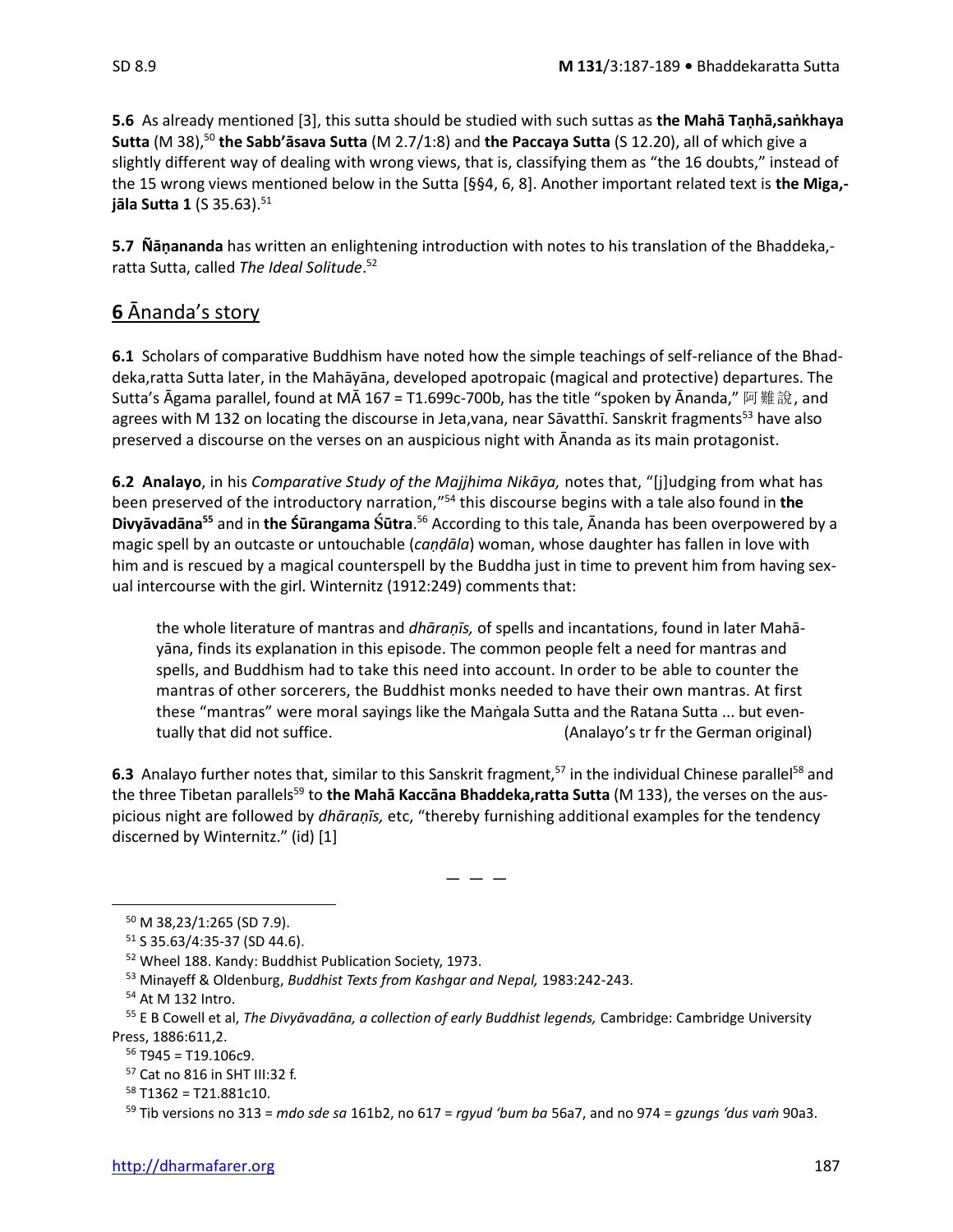# **Bhadd'eka,ratta Sutta**

# The Discourse on the One

# Who Delights in the Auspicious Oneness

or, The Discourse on a Good Night of Mental Oneness [1]

M 131

# Preamble

**1** Thus have I heard.

At one time the Blessed One was staying in Anātha,piṇḍika's Park in Jeta's Forest near Sāvatthī. There the Blessed One addressed the monks thus:

"Bhikshus!"

"Bhante!" the monks replied to the Blessed One.

The Blessed One said this:

**2** "Bhikshus, I will teach you a summary and analysis of *bhadd'eka,ratta*. 60 Listen, bhikshus, pay close attention to it, I will speak."

"Yes, bhante!" the monks replied to the Blessed One.

The Blessed One said this:

# Bhadd'eka,ratta Gāthā

| 3. | Let one not pursue <sup>61</sup> [not dwell on] the past, $62$<br>nor hold fond hope for the future.<br>For, the past is gone, $63$<br>and the future has not yet come. <sup>64</sup> | Atītam nânvāgameyya<br>n'appatikankhe anāgatam<br>yad atītam pahīnam tam<br>appattañ ca anāgatam. | [§§4 f]<br>[§§6f] |
|----|---------------------------------------------------------------------------------------------------------------------------------------------------------------------------------------|---------------------------------------------------------------------------------------------------|-------------------|
|    | 3.2 Only <sup>65</sup> this present state <sup>66</sup><br>as it arises <sup>67</sup> one sees that with insight, 68                                                                  | paccuppannañ ca yo dhammam<br>tattha tattha vipassati                                             | [§8]              |
|    | invincibly, <sup>69</sup> unshakably. <sup>70</sup><br>Having known that, let one devote oneself to it.                                                                               | asamhīram asankuppam,<br>tam vidvā-m-anubrūhaye <sup>71</sup>                                     | [§9]              |

<sup>60</sup> *Bhaddekarattassa vo bhikkhave uddesañ ca vibhaṅgañ ca desessāmi*. On the title, see Intro (1).

<sup>61</sup> "Let one ... not pursue [not dwell on]" (*anvāgameyya*), pot 3 sg of *anvāgameti* (caus of *anvāgacchati* = *anu + āgacchati*), lit, "to let come back," ie to wish something back (CPD), to run after, dwell on. [This tr was suggested by Kumara Bhikkhu of Malaysia, email 17 Aug 2013.]

<sup>62</sup> Cf *patisarati* at SD 41.6 (2.3.6.1).

<sup>&</sup>lt;sup>63</sup> Alt tr: "For the past has passed away."

 $64$  Alt tr: "And the future is yet unreached"; poetically, "the future never comes."

<sup>65</sup> "Only" from *tattha tattha* in line b.

 $66$  Comy: One should contemplate each state as it arises by way of the 7 contemplations of insight (ie by way of insight into impermanence, suffering, not-self, revulsion, dispassion, cessation, relinquishment) (MA 5:1 f).

<sup>67</sup> "As it arises," from *tattha tattha.*

<sup>68</sup> The Sutta here teaches seeing *only* the arising of the 5 aggregates (or any of them) in the present moment. More simply, this means to see each moment of "rising and falling," as being impermanent: this is a perception of impermanence (*anicca,saññā*): see **(Anicca) Cakkhu S** (S 36.1), SD 16.7.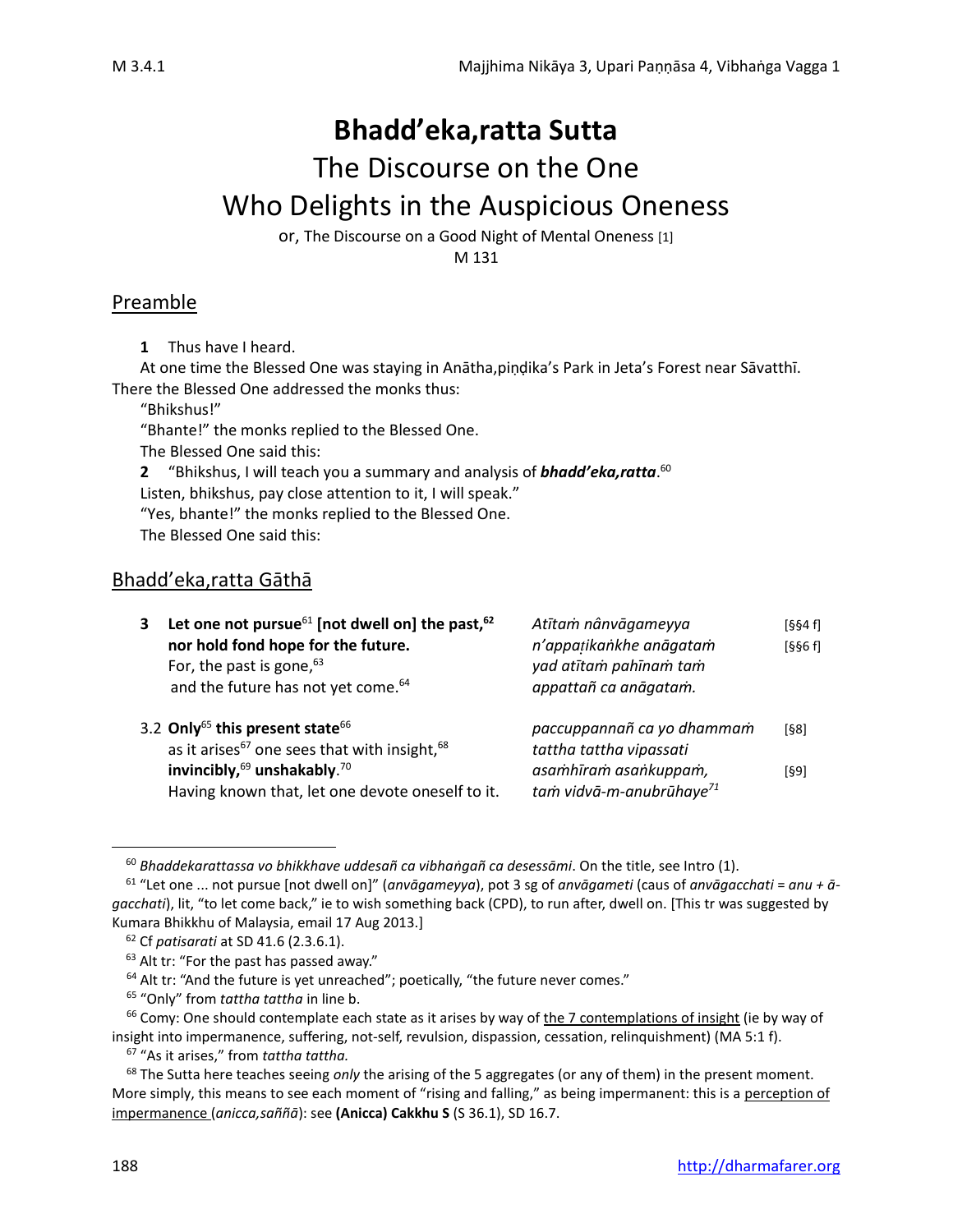- 3.3 Work at the task this very day!<sup>72</sup> Who knows, death will come tomorrow? *ko jaññā maraṇaṁ suve;* For, there is no bargaining whatsoever *na hi no saṅgaraṁ tena,* with death's great horde. *mahā,senena maccunā.*
- 3.4 One who dwells thus ardently, *Evaṁ vihāriṁ ātāpiṁ,* relentlessly, day and night— *aho,rattam atanditaṁ;*  he is *bhaddeka,ratta* [one who delights in the auspicious oneness (of mind)], *taṁ ve bhaddeka,ratto ti,* says the peaceful sage. $^{73}$  [188]

<sup>72</sup> *Ajj'eva kiccam ātappaṁ*

**[188]** *santo ācikkhate muni.*

### Let go of the past

### **4 "How, bhikshus, does one pursue the past?**

- (1) One seeks delight there, thinking:
- (2) One seeks delight there, thinking: 'I had such feelings in the past.'
- (3) One seeks delight there, thinking: 'I had such perception in the past.'
- (4) One seeks delight there, thinking: 'I had such formations in the past.'
- (5) One seeks delight there, thinking: 'I had such consciousness in the past.'

This is how, bhikshus, one pursues the past.

'I had such form in the past. $74$ 

- 
- 
- 
- 

### **5 And how, bhikshus, does one** *not* **pursue the past?**

(1) One does *not* seek delight there, thinking, 'I had such form in the past.' 75

<sup>69</sup> *Asaṁhīram* as "invincible": V 2:96,1; M 131/3:187,25\*; S 8.8/743\*/1:193,19 = Tha 1243; A 4:141,11; Tha 649; It78,1\* ≈ Ap 194,22 = 262,7; Sn 1149; J 4:283. See SD 54.2.1 (4.3.2.5).

<sup>70</sup> Comy explains that this is said for the purpose of showing insight (*vipassanā*) and counter-insight (*paivipassanā*) [ie, the application of the principles of insight to the act of consciousness that exercises the function of insight, on the basis of which it is possible to attain arhathood: see M 52,4/1:350, 121,11/3:108; also M:ÑB 1333 n1143.] For insight is "**invincible, unshakable**" [foll Sn:N 1149] because it is neither defeated nor shaken [moved] by lust and other defilements (MA 5:2). Elsewhere, "invincible, unshakable" are epithets of nirvana (**Sn 1149**) or of the liberated mind (**Tha 469**). Here, however, it seems to refer to a stage in the development of insight. Note that the vb *saṁhīrati* recurs at §8 and *asaṁhīrati* in §9, suggesting that we should watch the present moment without being overwhelmed by self-views regarding the past or the future.

<sup>71</sup> Anu-brūhaye; from brūheti ( $\sqrt{BRMM}$ ), to make increase, develop; devote oneself (to).

 $72$  This line and the next are qu at UA 89, DhA 3:430. Cf "You must make the effort! | The tathagatas (only) show the way. | Liberated are those who have practised, | who meditate, freed from Māra's bonds" (*tumhehi kiccaṁ ātappaṁ | akkhātāro tathāgatā | paipannā pamokkhanti | jhāyino māra,bandhanā,* Dh 276).

 $73$  The peaceful sage here is of course the Buddha (MA 5:3).

<sup>74</sup> Comy says that one thus "**seeks delight**" by associating the past in terms of craving or a view associated with craving (MA 5:3). "It should be noted that it is not the mere recollection of the past through memory that causes bondage, but the reliving of past experiences with thoughts of craving. In this respect the Buddha's teaching differs significantly from that of Krishnamurti, who seems to regard memory itself as the villain behind the scene" (M:ÑB 1143 n1215).

<sup>75</sup> *Eva,rūpo ahosiṁ atītaṁ addhānan'ti tattha nandati na samanvāneti.* Comy glosses *samanvāneti* as *anupavatteti,* "he keeps moving on after; keeps pursuing" (MA 5:3). Bodhi says that the Pali syntax allows the sentence here to mean that either (1) one thinks, "I had such form in the past," yet does not find delight in that thought; or (2) that one does not find delight in the past by thinking such a thought. Horner (M:H), Ñāṇananda (*Ideal Solitude*) and Ñāṇamoli (MS) construe the sentence following (1), which Bodhi followed in the 1<sup>st</sup> ed of M:ÑB, but "on reconsideration, I now believe that the second interpretation is more true to the intention of the text. This also ties in better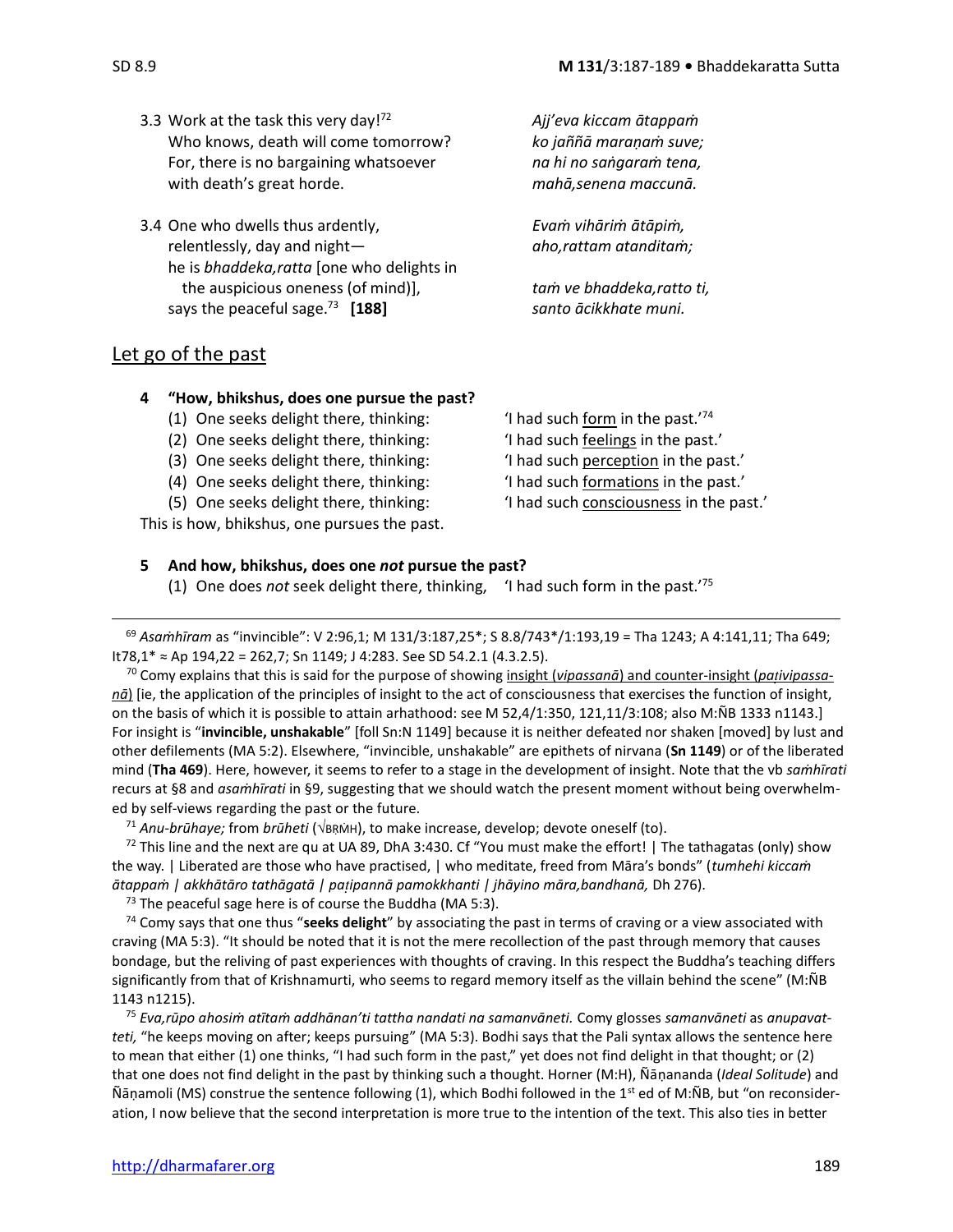- (2) One does *not* seek delight there, thinking: 'I had such feelings in the past.'
- (3) One does *not* seek delight there, thinking: 'I had such perception in the past.'
- (4) One does *not* seek delight there, thinking: 'I had such formations in the past.'

- -
- (5) One does *not* seek delight there, thinking: 'I had such consciousness in the past.'

This is how, bhikshus, one does not pursue the past.

### Let go of the future

### **6 And how, bhikshus, does one hold fond hope for the future?**

- (6) One seeks delight there thinking,
- (7) One seeks delight there, thinking: 'May I have such feelings in the future.'
- 
- 
- 

This is how, bhikshus, one holds fond hope of the future.

### **7 And how, bhikshus, does one** *not* **hold fond hope for the future?**

- (6) One does *not* seek delight there, thinking, 'May I have such form in the future.'
- (7) One does *not* seek delight there, thinking: 'May I have such feelings in the future.'
- (8) One does *not* seek delight there, thinking: 'May I have such perception in the future.'

(9) One does *not* seek delight there, thinking: 'May I have such formations in the future.'

(10) One does *not* seek delight there, thinking: 'May I have such consciousness in the future.'

This is how, bhikshus, one does not hold fond hope of the future.

### Let go of the present

### **8 And how, bhikshus, is one defeated**<sup>77</sup> **by each present state as it arises?**

(11) Here, bhikshus, an untutored ordinary person<sup>78</sup>

who sees not the noble ones, unskilled in the way of the noble ones,

untrained in the way of the noble ones,<sup>79</sup> undisciplined in their Dharma,

who sees not the true individuals, unskilled in the way of the true individual, $80$ 

untrained in the way of the true individual

8.2 regards **form** as self, or self as possessed of form, or form as in self, or self as in form.<sup>81</sup>

with the stanzas themselves, which enjoin the disciple not to dwell in the past and future but to contemplate 'each presently arisen state' just as it presents itself" (M:ÑB 1344 n1216). In the tr here I try to reflect the lack of delight in *both* the contemplation itself and in the arisen thought.

<sup>76</sup> *Eva,rūpo siyaṁ anāgataṁ addhānan ti tattha nandiṁ samanvāneti.*

<sup>77</sup> "Is defeated by" (*saṁhīrati*), or "is moved, distracted by," passive of *saṁharati,* "he gathers together." The vb, *saṁhīrati,* here and in the next para, refers back to the line in the verse, *asaṁhīraṁ asaṅkuppaṁ* ("invincible, unshakable")*.* Comy says: "One is defeated by craving and views because of the lack of insight." (MA 5:4).

<sup>78</sup> "Ignorant ordinary person," *assutava puthujjana.* See Intro (3).

<sup>79</sup> "The noble ones," *ariya,* that is, Buddhas, Pratyeka Buddhas, and the saints of the path. See foll n.

<sup>80</sup> "True individual," *sappurisa,* also "true individual," "virtuous person," "ideal person," The term usu refers to a Pratyeka Buddha or a saint (SA 2:251). In **Mūla,pariyāya S** (M 1.3/1:1), the Buddhas alone are regarded as the "noble ones" (MA 1:21, 24; Nc 76; DhsA 349). On a worldly level, virtuous disciples such as those who respect their parents are also called "true individuals" (AA 3:251). The qualities of a *sappurisa* are given at D 33,2.2(6)/3:252, 34,1.8(7)/3:283; M 113; A 7.64/4:113, 8:38/4:144 f & at M 110,14-24/3:23 f.

 $81$  On these 4 self-identity views, see Intro (4) & SD 53.5.

190 [http://dharmafarer.org](http://dharmafarer.org/)

(8) One seeks delight there, thinking: 'May I have such perception in the future.'

'May I have such form in the future.'76

- (9) One seeks delight there, thinking: 'May I have such formations in the future.'
- (10) One seeks delight there, thinking: 'May I have such consciousness in the future.'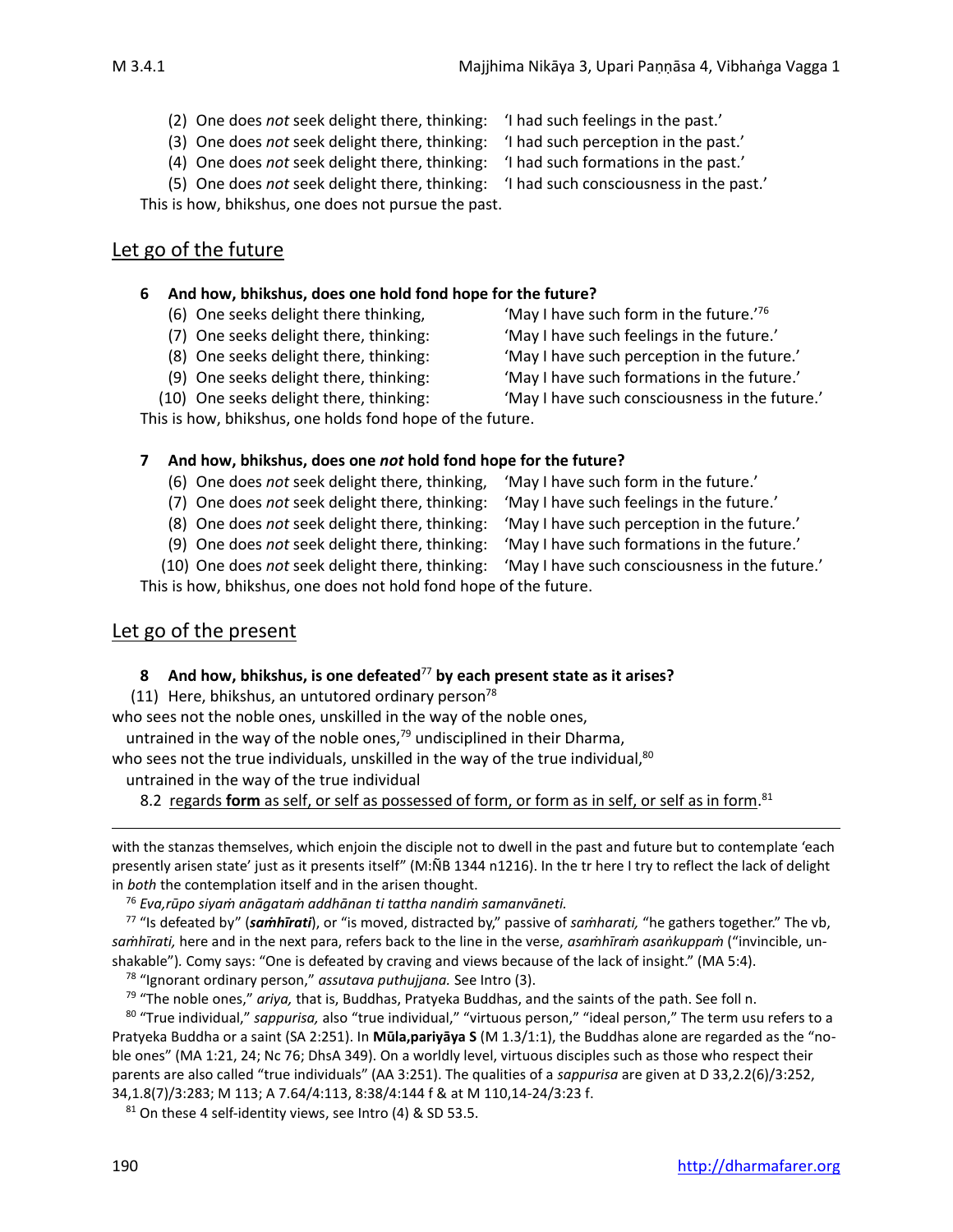(12) He regards **feeling** *as self, or self as possessed of feeling, or feeling as in self, or self as in feeling*.

(13) He regards **perception** *as self, or self as possessed of perception, or perception as in self, or self as in perception*.

(14) He regards **formations** *as self, or self as possessed of formations, or formations as in self, or self as in formations*.

(15) He regards **consciousness** *as self, or self as possessed of consciousness, or consciousness as in self, or self as in consciousness*.

This is how, bhikshus, one is defeated [dragged along] by each present state as it arises.

#### **9 And how, bhikshus, is one** *undefeated* **by each present state as it arises?**

(11) Here, bhikshus, a tutored ordinary person

who sees the noble ones, skilled in the way of the noble ones,

trained in the way of the noble ones, disciplined in their Dharma,

who sees the true individuals, skilled in the way of the true individual, trained in the way of the true individual, disciplined in their Dharma,

9.2 does *not* regard **form** as self,

- nor self as possessed of form, nor form as in self, nor self as in form.
- (12) He does *not* regard **feeling** as self, nor self as possessed of feeling, nor feeling as in self, nor self as in feeling.
- (13) He does *not* regard **perception** as self, nor self as possessed of perception, nor perception as in self, nor self as in perception.
- (14) He does *not* regard **formations** as self, nor self as possessed of formations, nor formations as in self, nor self as in formations.
- (15) He does *not* regard **consciousness** as self, nor self as possessed of consciousness, nor consciousness as in self, nor self as in consciousness.

This is how, bhikshus, one is undefeated by each present state as it arises."

Conclusion [§3]

**10** Let one not pursue [not dwell on] the past, nor hold fond hope for the future. For what is past has passed away, and the future has not yet come.